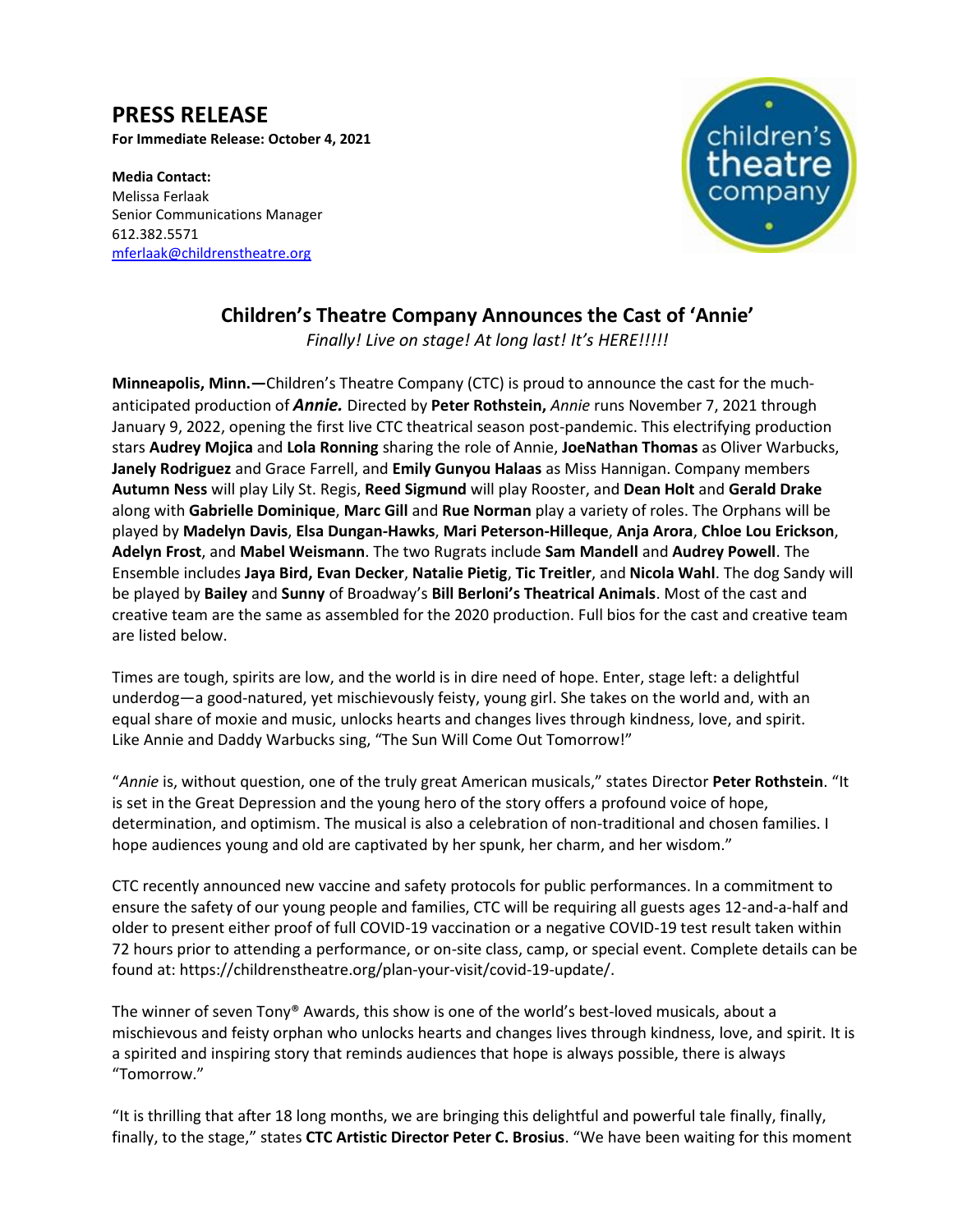**Media Contact:**  and all of the artists, staff, and board at Children's Theatre are deeply moved and hugely grateful that we can reopen with this production. We all need this joy, this energy, and this belief in the future."

Annie runs November 7, 2021 through January 9, 2022 on the UnitedHealth Group Stage. Tickets can be purchased at childrenstheatre.org/annie or by calling the ticket office at 612.874.0400. Ticket prices range from \$15-\$88. *Annie* is proudly sponsored by Polaris.

#### *Annie*

Book by Thomas Meehan Music by Charles Strouse Lyrics by Martin Charnin Directed by Peter Rothstein Choreography by Kelli Foster Warder Music Direction by Victor Zupanc November 7, 2021-January 9, 2022 UnitedHealth Group Stage All Ages

#### **Creative Team & Production Staff**

Scenic Designer | **Vicki Smith** Costume Designer | **Richard O. Hamson** Lighting Designer | **Paul Whitaker** Associate Sound Designer | **Sten Severson** Animal Trainer | **William Berloni** Animal Handler | **Tyler Garstka** Stage Manager | **Jenny R. Friend**  Assistant Stage Manager/Stage Manager | **Kathryn Sam Houkom** Associate Sound Designer | **Katharine Horowitz** Assistant Choreographer | **C. Ryan Shipley** Assistant Costume Designer | **Barb Portinga** Assistant Lighting Designer | **Kathy Maxwell** Howard University Stage Management Fellow | **Cortney Gilliam**

#### **Cast**

Annie | **Audrey Mojica, Lola Ronning** Oliver Warbucks | **JoeNathan Thomas** Grace Farrell | **Janely Rodriguez** Miss Hannigan | **Emily Gunyou Halaas** Drake, Apple Seller, Ensemble | **Gerald Drake** Lt. Ward, Bundles McCloskey, Mr. Pugh, Fred McCracken/Wacky, President Roosevelt, Ensemble | **Dean Holt** Lily St. Regis, Ensemble | **Autumn Ness**  Rooster, Ensemble | **Reed Sigmund** Boylan Sisters| **Gabrielle Dominique, Rue Norman, Natalie Pietig** Sophie, Cecille, Ensemble | **Gabrielle Dominique** Chauffeur, Producer, Ensemble | **Marc Gill** Mrs. Greer, Ensemble | **Rue Norman** Orphans | **Anja Arora**, **Madelyn Davis**, **Elsa Dungan-Hawks**, **Chloe Lou Erickson**, **Adelyn Frost**, **Mari Peterson-Hilleque**, **Mabel Weismann** Bert Healy, Rugrat | **Sam Mandell** Rugrat | **Audrey Powell** Ensemble | **Jaya Bird, Evan Decker**, **Natalie Pietig**, **Tic Treitler**, **Nicola Wahl**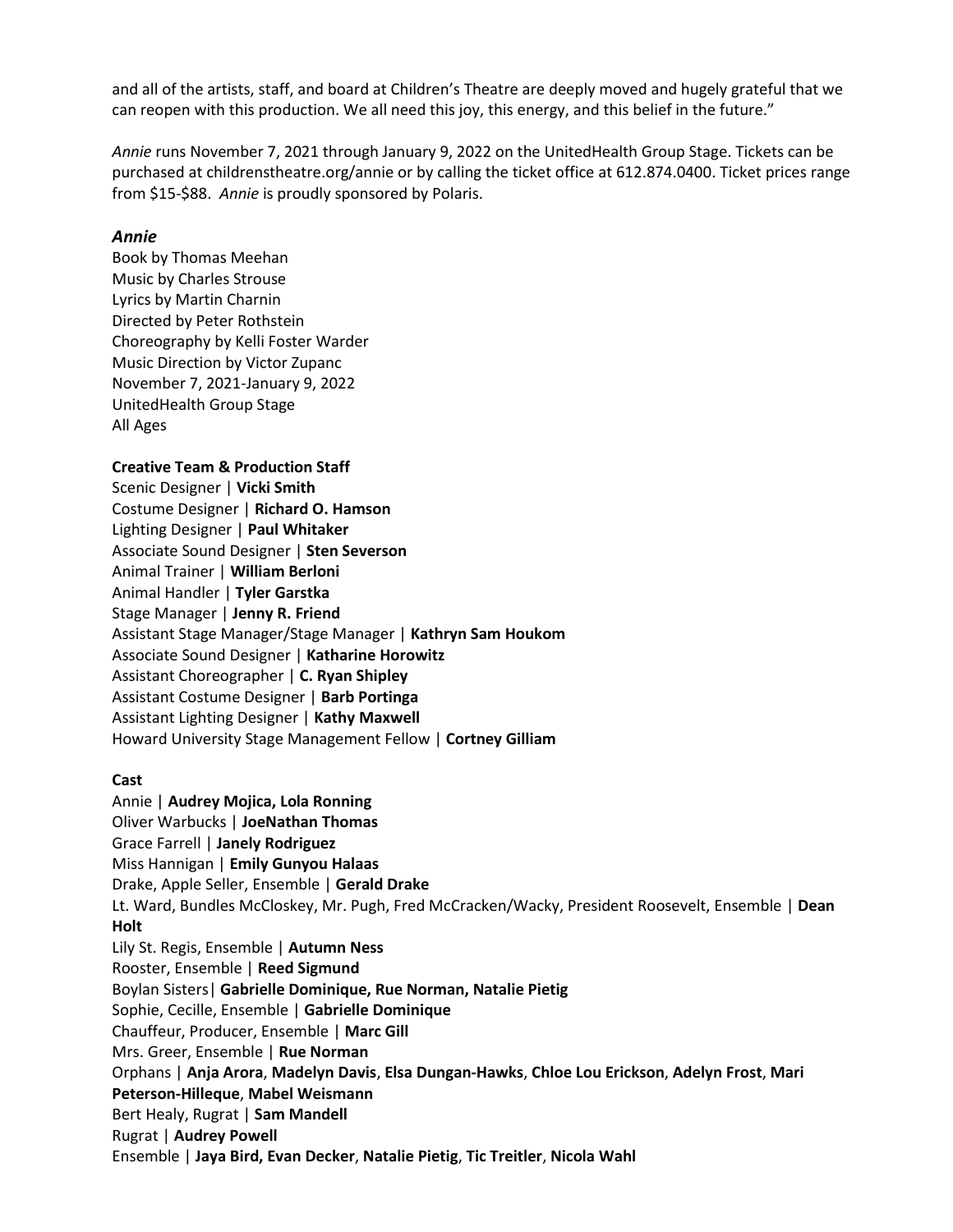#### Sandy | **Bailey, Sunny**

#### **UNDERSTUDIES**

Miss Hannigan, Lily St. Regis, Sophie, Cecille, Ensemble | **Becca Hart** Boylan Sisters | **Becca Hart, Nicola Wahl** Grace Farrell | **Gabrielle Dominique** Oliver Warbucks, Lt. Ward, Bundles McCloskey, Mr. Pugh, Fred McCracken/Wacky, President Roosevelt, Chauffeur, Producer, Ensemble | **C. Ryan Shipley** Rooster, Drake, Apple Seller, Ensemble | **Marc Gill** Orphans | **Emily Huggett**, **Sidney Whiteside** Bert Healy | **Tic Treitler**

#### **ORCHESTRA**

Conductor/Keyboard | **Victor Zupanc** Woodwinds | **Mark Henderson** Trumpet | **Elaine Burt** Bass | **Greg Angel** Trombone | **Wade Clark** Percussion | **Steve Kimball**

#### **Runtime: 2 hours, including one 15-minute intermission.**

#### **Tickets**:

The Ticket Office is accessible by phone two hours prior to most performances. These posted hours are subject to change.

**Email:** [tickets@childrenstheatre.org](mailto:tickets@childrenstheatre.org) (inquiries only, no ticket processing) **Phone:** 612.874.0400

**Website:** [https://childrenstheatre.org](https://childrenstheatre.org/)

Subscription packages are available. Please see website for complete details: childrenstheatre.org/open Lap passes available for children newborn to three years for \$5

## **ASL Interpreted Performances: Friday, December 10, 2021 at 7pm and Sunday, December 19, 2021 at 5pm**

**Audio Described Performance: Friday, December 10, 2021 at 7pm Sensory Friendly Performance: Friday, January 7, 2022 at 7pm**

Performance Dates:

Sunday, November 7, 7pm (Preview) Tuesday, November 9, 7pm (Preview) Wednesday, November 10, 7pm (Preview) Thursday, November 11, 7pm (Preview) Friday, November 12, 7pm (Opening Night) Saturday, November 13, 1pm and 5pm (Opening Weekend) Sunday, November 14, 1pm and 5pm (Opening Weekend)

Thursday, November 18, 7pm Friday, November 19, 7pm Saturday, November 20, 11am and 3pm Sunday, November 21, 1pm and 5pm

Wednesday, November 24, 7pm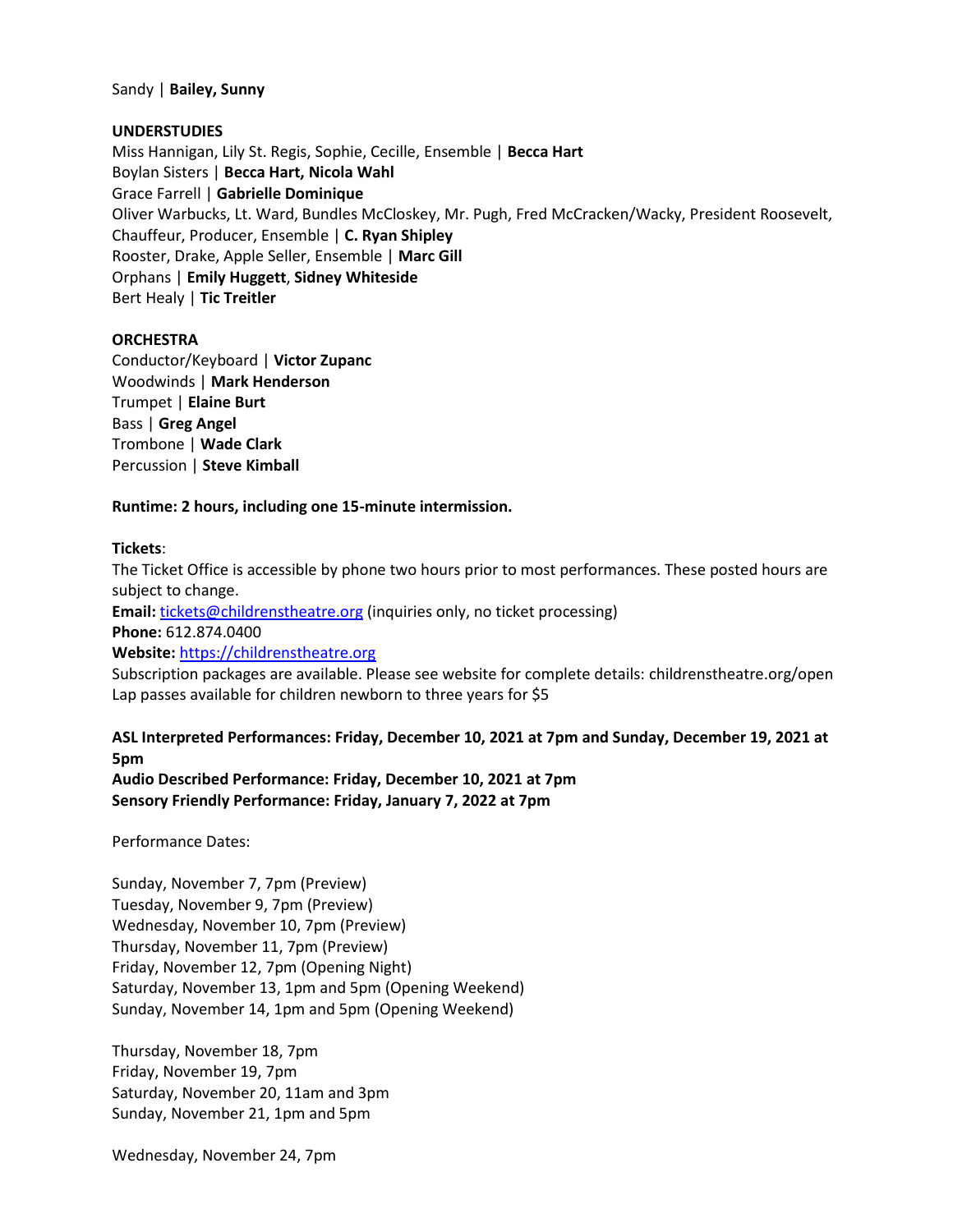Friday, November 19, 2pm and 7pm Saturday, November 27, 11am and 3pm Sunday, November 28, 1pm and 5pm

Thursday, December 2, 7pm Friday, December 3, 7pm Saturday, December 4, 11am and 3pm Sunday, December 5, 1pm and 5pm

Thursday, December 9, 7pm Friday, December 10, 7pm (ASL/AD) Saturday, December 11, 1pm and 5pm Sunday, December 12, 1pm and 5pm

Thursday, December 16, 7pm Friday, December 17, 7pm Saturday, December 18, 11am and 3pm Sunday, December 19, 1pm and 5pm (ASL)

Tuesday, December 21, 7pm Wednesday, December 22, 2pm and 7pm Thursday, December 23, 1pm and 5pm Sunday, December 26, 1pm and 5pm

Monday, December 27, 2pm Tuesday, December 28, 2pm and 7pm Wednesday, December 29, 2pm and 7pm Thursday, December 30, 2pm and 7pm Friday, December 31, 2pm Sunday, January 2, 1pm and 5pm

Thursday, January 6, 7pm Friday, January 7, 7pm (Sensory Friendly Performance) Saturday, January 8, 11am and 3pm Sunday, January 9, 1pm and 5pm (Closing)

**BIOS**

#### **CREATIVE TEAM**

## **Director**

**Peter Rothstein** is delighted to return to CTC, where he directed *Shrek the Musical*; *Peter Pan*; *The Wizard of Oz*; *A Year with Frog and Toad*; and *Disney's High School Musical.* Other local directing credits include the Guthrie Theater, Minnesota Opera, Illusion Theater, Ten Thousand Things, Minnesota Orchestra, and Theater Latté Da, where he serves as Founding Artistic Director. [Peter-Rothstein.com](https://www.peter-rothstein.com/)

## **Musical Director**

**Victor Zupanc** (he/him) is credited with over 300 productions as Composer, Musical Director, and Sound Designer throughout the country and around the world, winning many awards and honors. Victor often composes for orchestras, choirs, films, and for NPR. This is Victor's 32<sup>nd</sup> season as Music Director/Composer at CTC. [victorzupanc.com](http://victorzupanc.com/)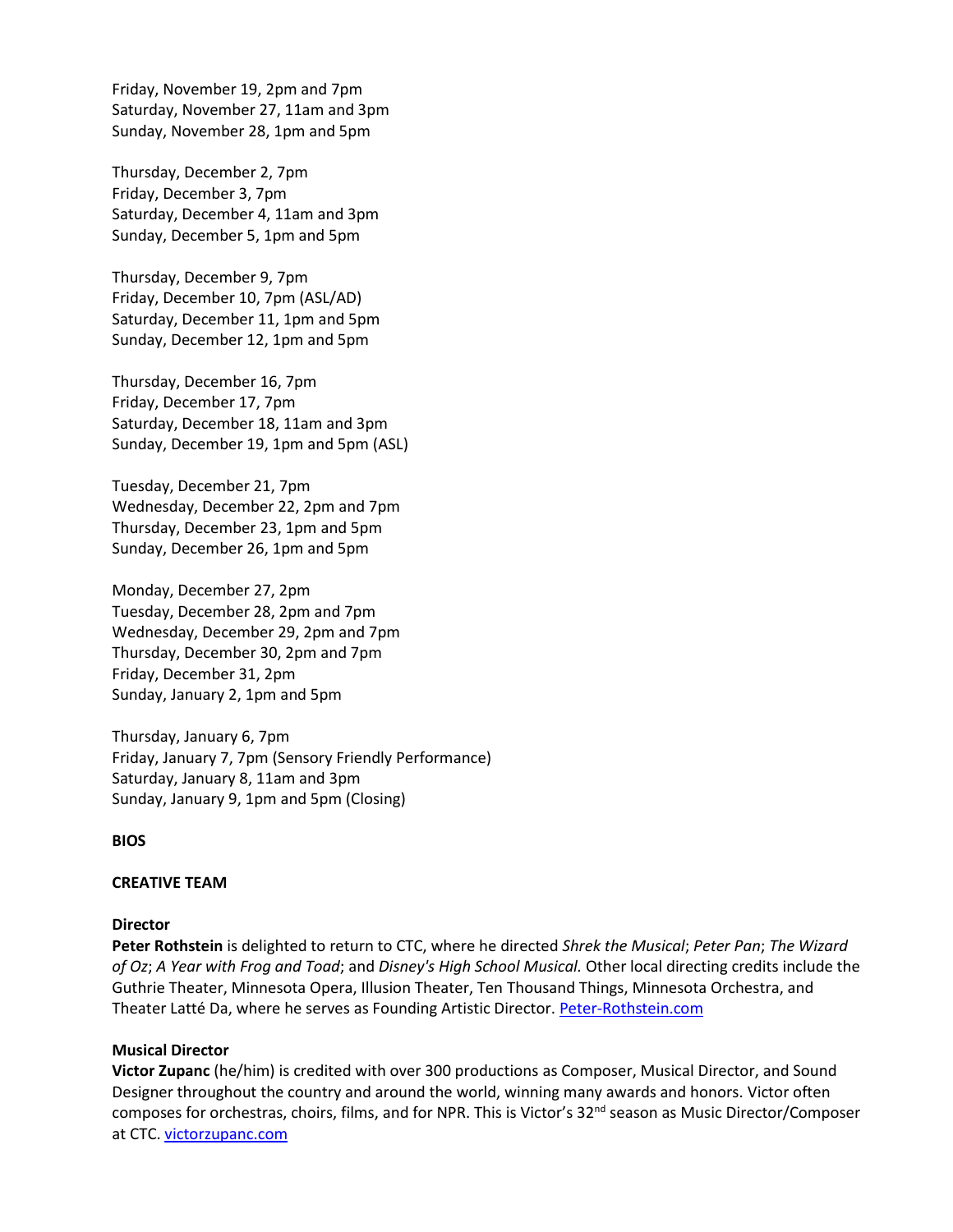#### **Choreographer**

**Kelli Foster Warder** is the Associate Artistic Director/Director of Impact at Theater Latté Da. Selected choreography credits include *Bernada Alba*; *Chicago*; *Once*; *Five Points*; *Ragtime* (Theater Latté Da); *Ordway* 612.872.5110 *Cabaret* (The Ordway); *Home for the Holidays* (Minnesota Orchestra); *Annie*; *Ragtime* (The 5th Avenue [mferlaak@childrenstheatre.org](mailto:mferlaak@childrenstheatre.org) Theater); *Ragtime* (Asolo Rep); and *Immortal Longings* (ZACH Theatre).

#### **Scenic Designer**

**Vicki Smith** has designed at CTC for *The Wiz*; *Jackie and Me*; *Annie*; *Iron Ring*; *Afternoon of the Elves*; *Crow and Weasel*; and *The Miser.* She has designed for many theatres, including Denver Center Theatre Company, Arizona Theatre Company, Penumbra, Guthrie Theater, Milwaukee Rep, and Cleveland Playhouse.

#### **Costume Designer**

**Richard O. Hamson** is the Resident Designer for Chanhassen Dinner Theatres. Local credits: Theater Latté Da, Guthrie Theater, Park Square Theatre, Minnesota Opera, Illusion Theater, The Ordway, and History Theatre. He is very excited to be back at CTC after his amazing experiences designing for *Annie*; *Disney's Mulan, JR.*; *Disney's High School Musical;* and *Shrek The Musical*.

#### **Lighting Designer Paul Whitaker**

CTC: *I Come From Arizona; The Snowy Day and other stories by Ezra Jack Keats*; *Seedfolks*; *Shrek the Musical*; *Annie*; *Alice in Wonderland*; and *Lizzie Bright and the Buckminster Boy*, among others. He is a graduate of Macalester College and the Yale School of Drama. Paul is a Senior Lighting Designer/Theatre Consultant for Schuler Shook.

#### **Sound Designer**

**Sten Severson**'s (he/him) selected credits: *The Wiz* (CTC/Penumbra); *Diary of a Wimpy Kid the Musical; Roald Dahl's Matilda The Musical* (CTC); Tony®-nominated *HAIR* (Broadway, West End, National Tour); Drama Desk-nominated *The Merchant of Venice* (Broadway); AUDELCO Award-winning *The Total Bent* (Public Theater); *Much Ado About Nothing* (The Old Globe); and *Into the Woods* (Delacorte Theater).

## **Animal Trainer**

**William Berloni** is a 2011 Tony® Honoree for Excellence in Theatre. Starting with *Annie* in 1977, he has been involved in 27 Broadway shows, hundreds Off-Broadway, regional theatre, tours, television, and movies. Animal Director for *Because of Winn Dixie the Musical.* Star of *From Wags to Riches with Bill Berloni*. Author of *Broadway Tails.* Follow on Facebook, Twitter, and Instagram. [www.theatricalanimals.com](http://www.theatricalanimals.com/)

#### **Animal Handler**

**Tyler Garstka** (he/him) has worked with Bill Berloni on numerous productions over the last six years. *Finding Neverland* (First National Tour); more productions of *Annie* than he can count (National Tours and The 5th Avenue Theatre); and *Peter Pan and Wendy* (Shakespeare Theatre Company). He holds a B.F.A. from Arkansas State University.

#### **Stage Manager**

**Jenny R. Friend** (she/her) For 16 years, CTC has given her the gift of seeing the world with wonder through a child's eyes. Her fantastic family knows that tomorrow always brings hope. Juneau, Reuben, and Helga have taught her that sometimes a girl just needs her dog to get through the day.

#### **Assistant Stage Manager/Stage Manager**

**Kathryn Sam Houkom** (she/her) has been on the stage management team at CTC for over 20 productions since 2004. Sam has also stage managed for Guthrie Theater, Minnesota Orchestra, The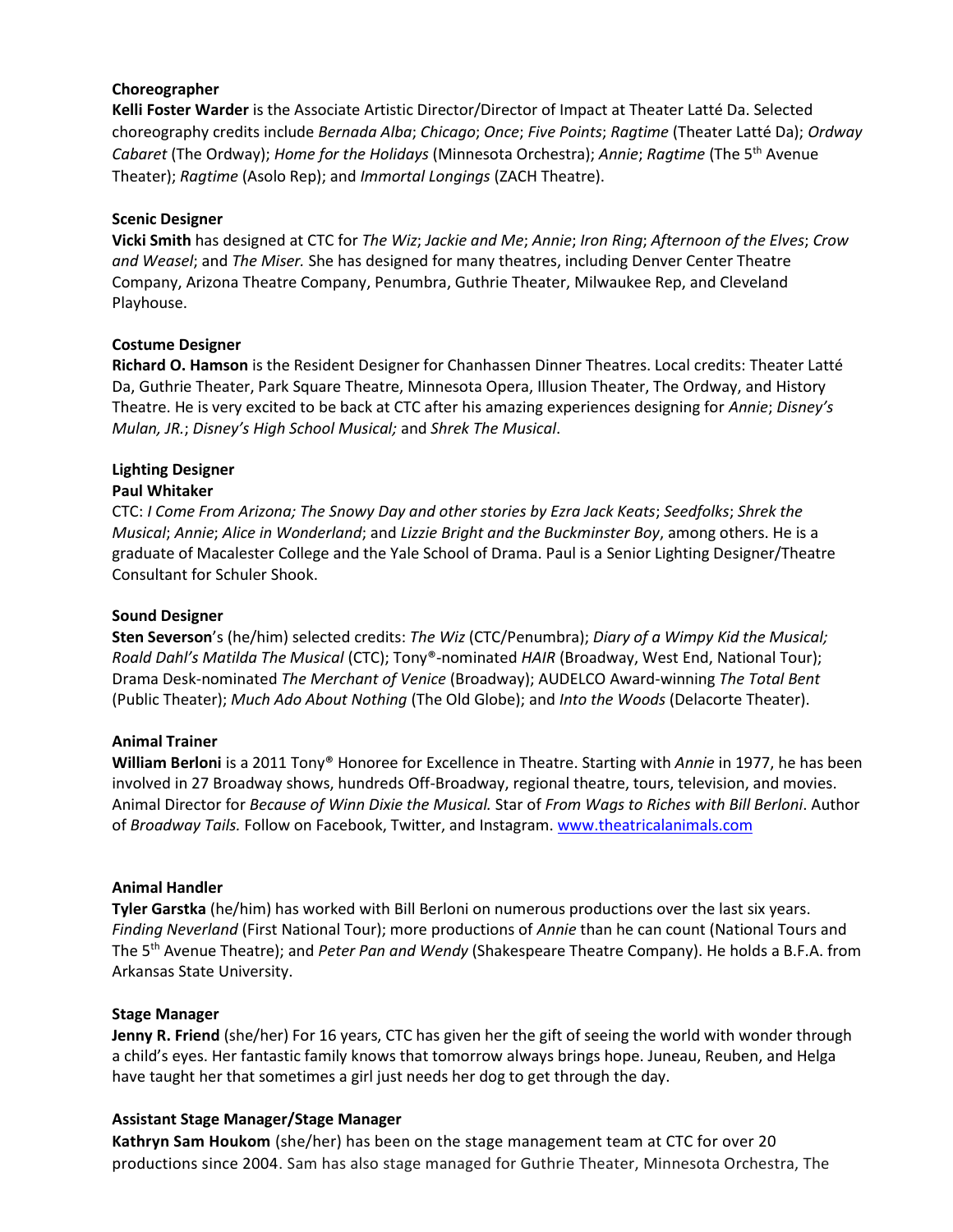**Media Contact:**  Ordway, Park Square Theatre, Mixed Blood Theatre, Steppenwolf Theatre Company, Lookingglass Theatre Company, and The Kennedy Center.

## **Associate Sound Designer**

Katharine Horowitz (she/her) has assisted on sound for *Bob Marley's Three Little Birds*; *Roald Dahl's Matilda The Musical*; *Dr. Seuss's The Lorax*; and *The Wiz.* She has designed critically acclaimed shows for Guthrie Theater, Jungle Theater, History Theatre, Mixed Blood Theatre, Pillsbury House Theatre, Creede Repertory Theatre, and others. Katharine is a 2017 McKnight Theatre Artist Fellow at the Playwrights' Center.

## **Assistant Choreographer, Dance Captain, Understudy for Daddy Warbucks and Ensemble**

**C. Ryan Shipley** (he/him) is making his CTC debut! His credits include *A New Brain*; *Mary Poppins*; *Singin' in the Rain* (Artistry); *Tenderly; Holidays with Bing* (Old Log Theatre); and *Ordway Cabaret: Gotta Dance!* (The Ordway). He is also a teaching artist, choreographer, and director.

## **Assistant Costume Designer**

**Barb Portinga** (she/her) has been making her living in costumes for decades. She has designed shows throughout the Midwest, such as Paul Bunyan Playhouse, Door Shakespeare, Chanhassen Dinner Theatres, Mixed Blood, and History Theatre. This is her seventh show with CTC. She is a founding member of The Costume Collective, llc.

## **Assistant Lighting Designer**

**Kathy Maxwell** has designed video and lights for several organizations, including Penumbra, Mixed Blood Theatre, Open Eye Figure Theatre, CTC, History Theatre, The Ordway, and Guthrie Theater. Recent credits: *This Bitter Earth*; *Benevolence*; *Mamma* Mia; and *Ride the Cyclone*. She received her M.F.A. in theatrical design from University of Minnesota and her B.A. in theatre/dance from University of Texas.

## **Howard University Stage Management Fellow**

**Cortney Gilliam (she/her)** is a spring 2020 graduate of Howard University with a B.F.A. in Theatre Arts Administration. She has worked with Sundance Institute at the Summer Theatre Labs and interned for the AT&T Performing Arts Center in Dallas, TX. She is currently a fellow at Children's Theatre Company.

## **CAST**

## **Annie**

**Audrey Mojica** couldn't be more thrilled to be back on stage at CTC! She has previously appeared as Cindy-Lou Who in *Dr. Seuss's How The Grinch Stole Christmas!* and as Matilda in *Roald Dahl's Matilda The Musical*. She has also enjoyed roles at Blue Water Theatre Company, Steppingstone Theatre, Youth Performance Company, The Ordway, and Lundstrum Center for the Performing Arts.

## **Annie**

**Lola Ronning** (she/her) has performed in *A Christmas Carol* at the Guthrie Theater, and in Children's Theatre Company's TAT summer intensives, including *COVIDtown* (Stephanie); *Mary Poppins* (Jane Banks); and *Orpheus and Eurydice* (Orpheus). She appreciates the guidance of all her directors and choreographers, and the support of her family.

## **Oliver Warbucks**

**JoeNathan Thomas** is back at CTC, having performed previously in *Once on this Island* and *Galileo*. JoeNathan has performed at The Ordway, Guthrie Theater, Mixed Blood Theatre, and History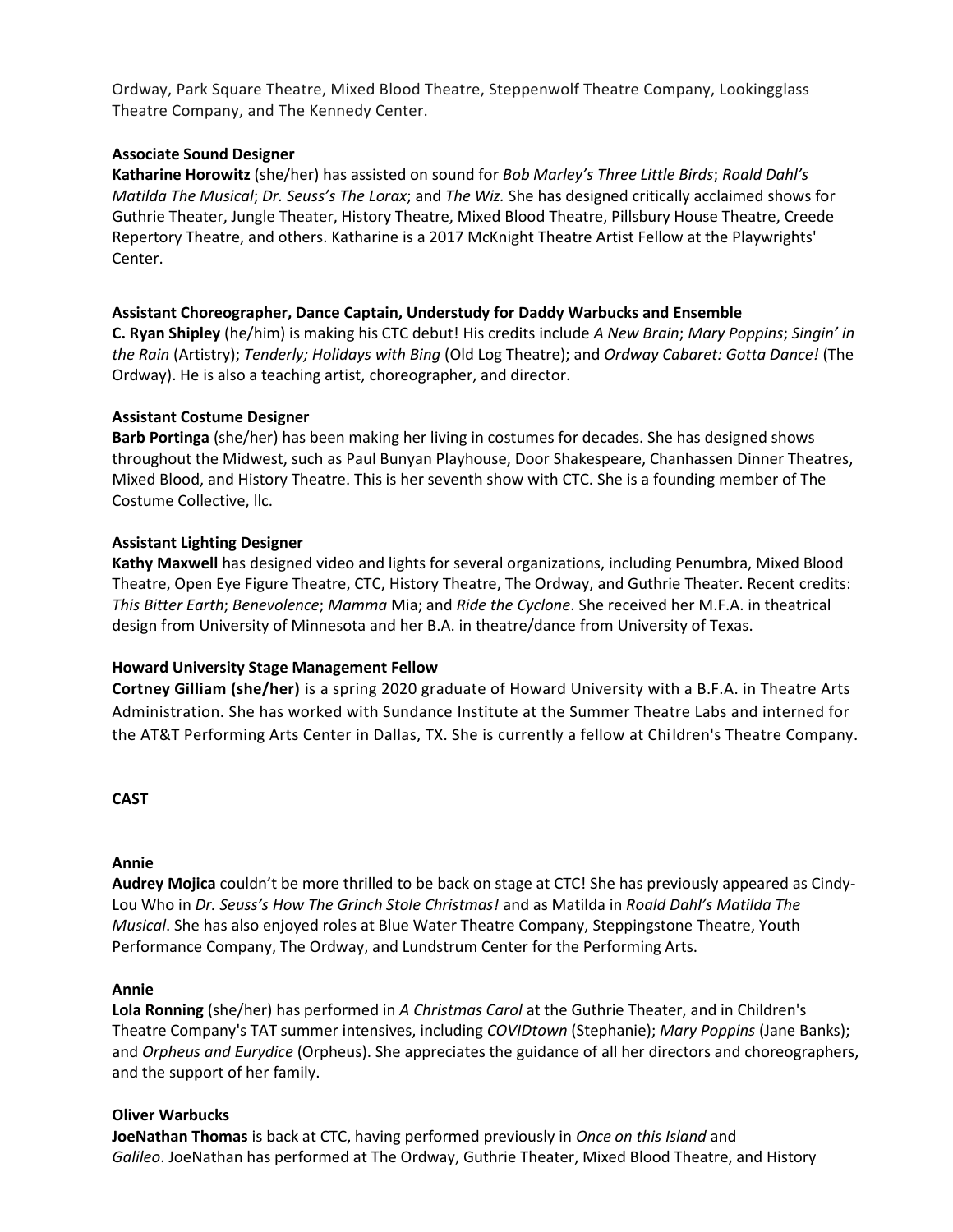**Media Contact:**  Theatre, to name a few. Recently, he performed in *The Cradle Will Rock* (Frank Theatre) and *Tinker to Evers to Chance* (Artistry).

## **Grace Farrell**

**Janely Rodriguez** (she/her) is a Miami native and Brenau University graduate. She has enjoyed roles in *Cinderella* (ensemble/understudy) and *Bob Marley's Three Little Birds* (understudy) as a CTC Performing Apprentice. She has also had the pleasure of working for Birmingham Children's Theatre and Alliance Theatre in Atlanta. Janely is very excited to continue her journey with Children's Theatre Company.

## **Miss Hannigan**

**Emily Gunyou Halaas** was a 1999–2000 Performing Apprentice at Children's Theatre Company in *Lily's Purple Plastic Purse*; *Green Eggs and Ham/The Old Man Who Loved Cheese*; and *Pinocchio*. She has performed with La Jolla Playhouse, Hartford Stage, Actors Theatre of Louisville, and with many Twin Cities' theatres, including Guthrie Theater, Theatre de la Jeune Lune, Jungle Theater, and Park Square Theatre.

## **Drake, Apple Seller, Ensemble**

**Gerald Drake** has been a member of CTC's Acting Company for 51 years. Among his favorite roles are the Stepmother in early productions of *Cinderella;* Long John Silver in *Treasure Island*; Fagan in *Oliver Twist*; Mr. Toad in *Wind in the Willows*; Lord Capulet in *Romeo and Juliet*; and Afar the Angel in *A Very Old Man with Enormous Wings*.

**Lt. Ward, Bundles McCloskey, Mr. Pugh, Fred McCracken/Wacky, President Roosevelt, Ensemble Dean Holt** is a member of CTC's Acting Company (1994–present), appearing in more than 100 memorable productions in his time at CTC. He is a two-time Ivey Award winner (*Reeling* and *If You Give a Mouse a Cookie*) and the recipient of the Alumni Achievement Award from St. John's University for outstanding work in his field.

## **Lily St. Regis, Ensemble**

Autumn Ness (she/her) is celebrating her 21<sup>st</sup> season as a member of the CTC Acting Company! Some favorite shows include *Cinderella*; *The Biggest Little House in the Forest*; *The Jungle Book*; *Shrek the Musical*; and *Romeo and Juliet*. Autumn is a recipient of the 2018 Fox Foundation Fellowship and the 2020 Next Step Fund.

## **Rooster, Ensemble**

**Reed Sigmund** is loudly celebrating his 21<sup>st</sup> season as a member of the Acting Company, where he's appeared in shows such as *Dr. Seuss's How The Grinch Stole Christmas!*; *The Wizard of Oz*; and *A Year with Frog and Toad.* Recently, he's also been seen onstage at Jungle Theater and Theater Latté Da.

## **Boylan Sister, Sophie, Cecille, Ensemble**

**Gabrielle Dominique** is thrilled to be back at CTC! She was last seen in *I Come From Arizona* (understudy for Ms. Chan). Recent credits include: *Ride the Cyclone* (Jungle Theater); *Guys & Dolls* (Guthrie); *West Side Story*  (Guthrie, Ordway); and *Mamma Mia!* (Chanhassen Dinner Theatres). She holds a B.A. in Dance and Theater from St. Olaf College.

## **Chauffeur, Producer, Ensemble**

**Marc Gill** (he/him) is a semi-recent transfer from Memphis. While in the Mid-South, Marc enjoyed roles in *Rent*; *Kiss Me, Kate*; and *Sister Act* (Playhouse on the Square); and *Chicago* and *Six Degrees of Separation* (Theatre Memphis). Marc has also worked with wonderful Minnesota-based companies including Sidekick Theatre, Minnsky Theatre, CTC, What's Next Productions, and GTC Dramatics.

## **Mrs. Greer, Ensemble**

**Rue Norman** is delighted to be making her CTC debut as this season's Performing Apprentice. Rue has been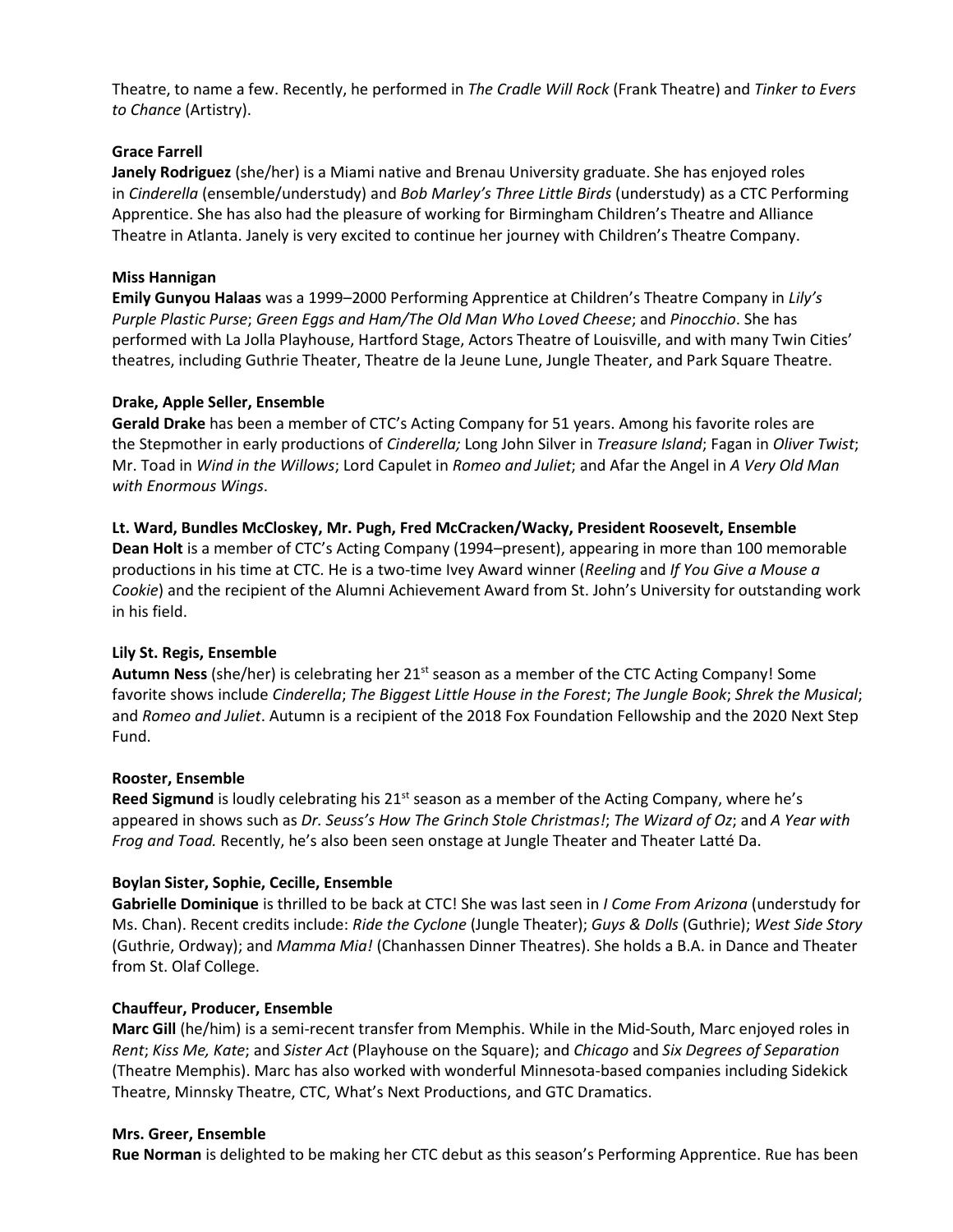**Media Contact:**  featured at the Minnesota Fringe Festival, Paul Bunyan Playhouse, and TheatreX. She is nationally recognized by the Kennedy Center for "Outstanding Performance in a Play" as Alice in *Alice in Wonderland* at UNW Theatre. Norman holds a B.F.A. from the University of Northwestern (Saint Paul).

## **Orphan**

**Elsa Dungan-Hawks** is excited to make her CTC debut in *Annie*. She previously appeared as Tiny Tim in *A Christmas Carol* (Guthrie Theater); and in *Beauty and the Beast JR.* and *Suessical JR.* (Lundstrum Performing Arts). Elsa has trained at Lundstrum Performing Arts and New York Film Academy.

## **Orphan**

**Madelyn Davis** is proud to make her CTC debut. Madelyn has previously performed in *Shrek*; *Beauty and the Beast*; *Annie*; *We Will Rock You*; *Joseph…Dreamcoat*; and *Elf The Musical JR.* with Ashland Productions. She was also a touring member of Fidgety Fairytales for the Minnesota Association for Children's Mental Health.

## **Orphan**

**Mari Peterson-Hilleque** (she/her) is excited to be back at CTC, previously appearing in *Dr. Seuss's How The Grinch Stole Christmas!.* Other theatre credits include *Ruby: The Story of Ruby Bridges* (Youth Performance Company); *Annie JR*.; *Nate the Great* (Steppingstone Theatre); *Annie* (The Ordway); and Fidgety Fairytales (MN Association for Children's Mental Health). Mari is a 10<sup>th</sup> grader at Hope Academy in Minneapolis.

## **Orphan**

**Anja Arora** is delighted to be performing in *Annie* at CTC! She has previously performed in *COVIDtown the Musical* (CTC Summer Intensive); *The Most Magnificent Thing*; *Inch by Inch*; *Down on the Farm* (Stages Theatre Company); *The Music Man* (Bluewater Theater Company); and Minnetonka Schools productions. She is grateful to her family for supporting her!

## **Orphan**

**Chloe Lou Erickson** is ecstatic to return to CTC in *Annie*! Theatre credits include *Roald Dahl's Matilda The Musical* (CTC); *The Sound of Music* (The Ordway); and *Annie* (Prior Lake Players). Chloe is passionate about theatre, dance, singing, creative writing, hockey, and tennis!

## **Orphan**

**Adelyn Frost** (she/her) is excited to make her CTC debut in *Annie*. She has enjoyed acting since age four. Recent shows include *Annie* and *You're a Good Man, Charlie Brown!* (SteppingStone Theatre); and *Beauty and the Beast* (Black Dirt Theater). She would like to thank her family for their love and support!

## **Orphan**

**Mabel Weismann** (she/her) is excited to be in one of her all-time favorite shows and back at CTC since playing Cindy Lou Who in *Dr. Seuss's How The Grinch Stole Christmas!* and Manny in *Diary of a Wimpy Kid the Musical*. She has also performed at Twin Cities theatres, including The Ordway, Guthrie Theater, Artistry, and Theater Latté Da.

## **Rugrat**

**Audrey Powell** (she/her) is excited to make her CTC debut. Audrey has danced at Jeté Dance Centre in Rogers for 11 years, taken class in Disneyland with cast members, and studied cirque arts with Cirque du Soleil performers in Las Vegas. Audrey is a seventh grader in St. Michael-Albertville.

## **Bert Healy/Rugrat**

**Sam Mandell** (he/him) is thrilled to be making his CTC debut. He has enjoyed roles in *Elf The Musical JR.*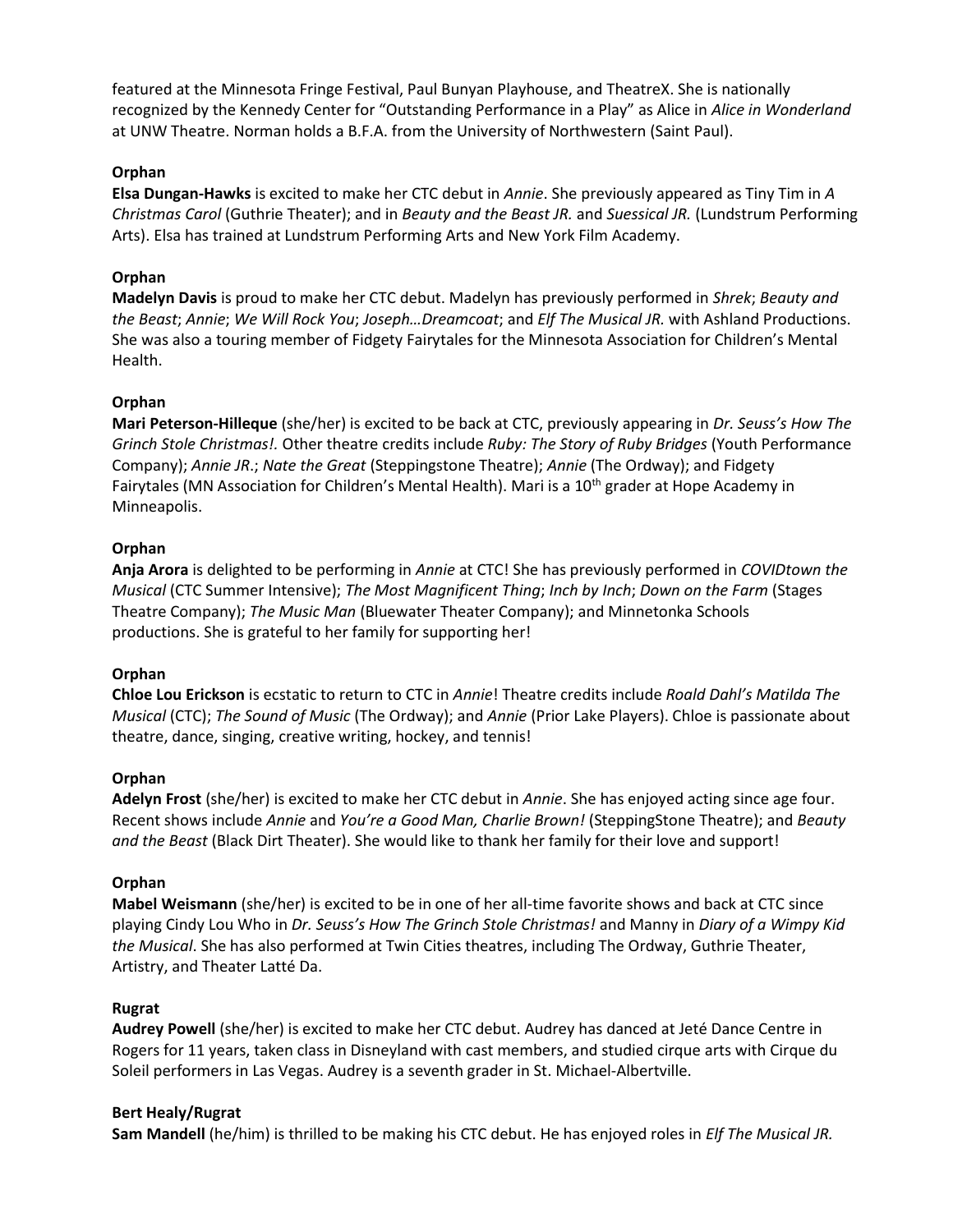**Media Contact:**  (Stages Theatre Company); *Chaplin: The Musical*; *Beauty and the Beast*; *Mary Poppins*; *Joseph…Dreamcoat* (Minnetonka Theater); *James and the Giant Peach*; and *Mary Poppins* (CTC Junior Intensive).

## **Ensemble**

Jaya Bird (she/her) is thrilled to be making her CTC debut. She has most recently performed in *Schoolhouse Rock, Live!* (Lakeshore Players Theatre) and *Roald Dahl's Matilda the Musical* (Highland Park Senior High). She has also performed in *The Little Mermaid*; *Annie*; *A Midsummer Night's Dream*; and *Beauty and the Beast* (Steppingstone Theatre).

## **Ensemble**

**Evan Decker** (he/him) is thrilled to make his CTC debut! Favorite past productions include *Elf The Musical*  (Stages Theatre Company); *Junie B. Jones; The Little Mermaid* (Stepping Stone Theatre Company); and *A Christmas Story* (RLC Theatre Company). Evan hopes you all enjoy the show!

## **Ensemble**

**Natalie Pietig** (she/her) is so excited to be making her CTC debut! Previous theatre credits include *Shrek; Cinderella; Guys and Dolls;* and *Beauty and the Beast (*Ashland Productions). She was also part of the S*choolhouse Rock Live-*Twin Cities Tour at Lakeshore Players Theater this past summer.

## **Ensemble**

**Tic Treitler** (he/they/she) is excited to debut in *Annie* at Children's Theatre Company. Tic has worked with many local theatres, including Emerging Professionals Ensemble, Shakespearean Youth Theatre, and Youth Performance Company. Tic performs as a contortionist, aerialist, and hand-balance artist at Circus Juventas. They are studying musical theatre at SPCPA.

## **Ensemble**

**Nicola Wahl** (she/her) is delighted to be returning to CTC. Recent credits include *Roald Dahl's Matilda The Musical* (CTC); *Beyond The Rainbow* (History Theatre); and *Fidgety Fairy Tales* (MACMH). Nicola has trained with Lundstrum Performing Arts and CTC's Theater Arts Training. She wishes to thank her voice teachers, Badiene Magaziner and Samantha Laumann.

## **Sandy**

**Bailey** was rescued by Bill Berloni from Puppy Love Rescue in Louisiana. He is a Poodle mixed with something large. Theatre credits: Porthos in *Finding Neverland*; Nana in *Peter Pan* National Tour (Shakespeare Theatre); and Winn Dixie Understudy in *Because of Winn Dixie the Musical* (Goodspeed Musicals). This marks his debut as Sandy.

#### **Sandy**

**Sunny** was adopted by Bill Berloni in spring 2012 for the revival of *Annie* on Broadway from the Houston, TX the day before she was to be put to sleep. She became the subject of an NBC special entitled *Annie's Search For Sandy* and *From Wags To Riches* on the Discovery Channel. She stayed with the show on Broadway until 2014 and the national tour for two years.

## **UNDERSTUDIES**

## **Miss Hannigan, Lily St. Regis, Sophie, Cecille, Ensemble**

**Becca Hart** gleefully returns to CTC after her debut in *The Hobbit.* Other local theatre work includes *Ride the Cyclone*; *Small Mouth Sounds*; *The Wolves*; *Miss Bennet* (Jungle Theater); *Bridges of Madison County*; *Mary Poppins*; *Carousel*; *Phantom of the Opera*; *Candide*; *Music Man* (Artistry); *Urinetown* (Lyric Arts Theater); *The Arsonists* (Frank Theatre); and *Idiot's Delight* (Park Square Theatre/Girl Friday Productions). Hart graduated from St. Olaf College. When not performing, she's drawing cartoons!